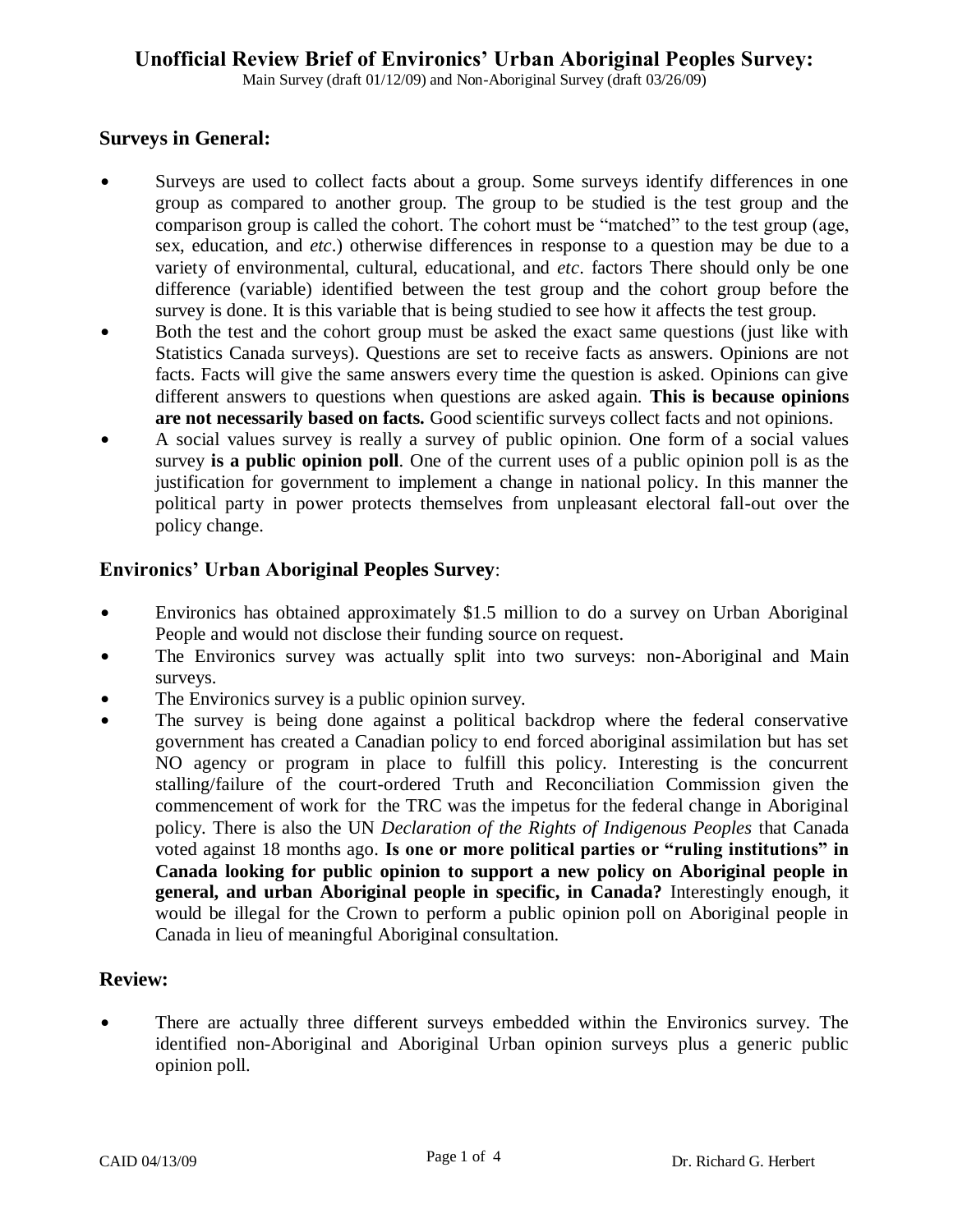# **Unofficial Review Brief of Environics' Urban Aboriginal Peoples Survey:**

Main Survey (draft 01/12/09) and Non-Aboriginal Survey (draft 03/26/09)

# **1- General Public Opinion Poll:**

- The generic public opinion poll comprises the first three questions of the non-Aboriginal survey. This part of the survey is done with random calls to the public. Phone calls made to the public at random should give about 3% Aboriginal respondents. The first two questions are opinions that translate to one question, "in your opinion are Aboriginal people important in Canada?" Given 140 years of forced assimilation, disinformation, bilingualism, multiculturalism, and a unique Northern climate, question 1 will have up to 3% choosing that Aboriginal people make Canada unique and question 2 will have up to 3% choosing that Aboriginal people are important in defining Canada. It may be worse, given the wording for the answers. Many Aboriginal respondents could choose against Aboriginal people by trying to select what they think is the most accurate answer.
- Whoever "commissioned" the survey will get back a very focussed public opinion poll that will likely say that over 97% of the people surveyed in Canada do not believe Aboriginal people are unique in Canada and that Aboriginal People are not important in defining Canada. Echoes of the Meech Lake Accord should sound out with this. Elijah Harper already stood against a racist two-founding-nation nation on this very issue. If a political party commissioned this survey, and they are in or come in to power, they may feel they have carte blanche to wipe out Aboriginal rights and culture with no significant backlash as a result of this survey.
- To assess the validity of the three question opinion poll one must look to see if the test and cohort groups are the same except for, in this instance, being Aboriginal. One must also see if basic questions at the heart of the survey are simple and straightforward such that their answers are based on the difference between, in this instance, Aboriginal and non-Aboriginal people. If the survey is valid, then results can be used to make decisions. The three questions actually make up a valid survey with the variances between the test and cohort group averaging out based on the randomness of a telephone survey. **A government in Canada could use the result of this survey to extinguish Aboriginal rights on behalf of the "greater" good for Canada.**
- \$ **This three question public opinion poll is the purpose of the entire Environics survey.**

# **2- Non-Aboriginal Survey**:

- For a survey to be valid, the exact same questions have to be asked of the test group and the cohort group. This does not happen with the non-Aboriginal survey and raises serious doubts as to the ability to compare the supposed Aboriginal test group, in the Main Aboriginal survey, with the supposed non-Aboriginal cohort group in the non-Aboriginal survey. We could only identify that questions 14, A, B, K, O, P and Q were present in both surveys. The non-Aboriginal survey indicates that many of its questions are similar to questions in the Aboriginal survey. However, they must be exactly the same to be included in a valid comparative survey; and, they are not. **This means that the non-Aboriginal survey and the Main, Aboriginal survey are separate surveys.**
- The only identifiable cohort for the non-Aboriginal survey is one region or city vs another. In other words, the non-Aboriginal survey can compare opinions of non-Aboriginal people living in different cities about Aboriginal people. With no other cohort the Environics non-Aboriginal survey is just a public opinion survey whose purpose is to promote a particular opinion platform. That platform can be seen within the survey's questions and how they are presented. Questions can be skewed (biassed or slanted) to select for specific answers.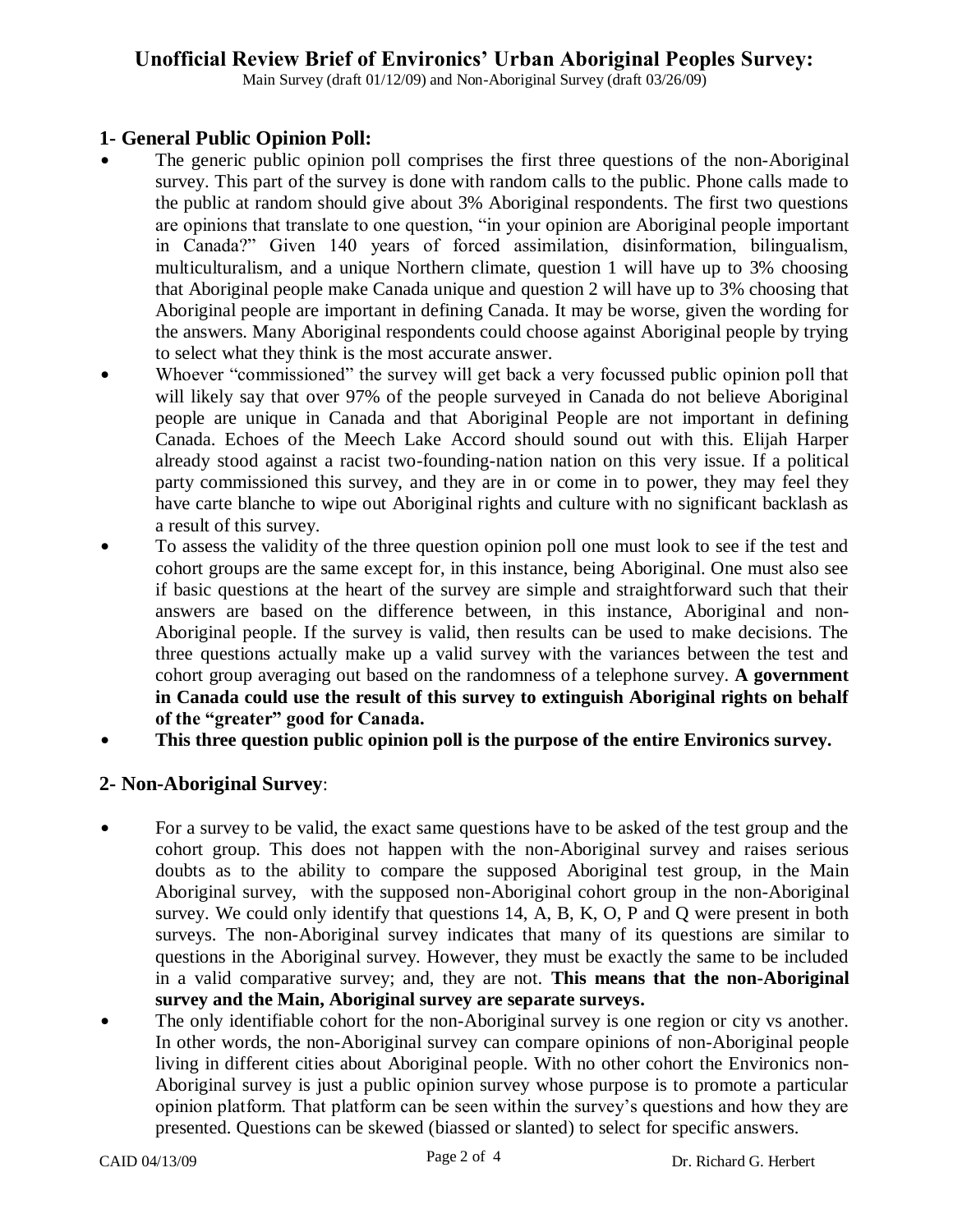# **Unofficial Review Brief of Environics' Urban Aboriginal Peoples Survey:**

Main Survey (draft 01/12/09) and Non-Aboriginal Survey (draft 03/26/09)

- Some of the questions in the survey ask for opinions on statements that support assimilation or racism. For example Q10, "In what ways are Aboriginal People different from non-Aboriginal People?" This question can only be asked if the sister question is asked as well, "In what ways are non-Aboriginal people different from Aboriginal people?"
- Some of the questions ask to choose between one of two views where the view that supports assimilation policies or racism is made more attractive. For example Q11, "Some people say Aboriginal people should be considered just like other cultural or ethnic groups in Canada's multicultural society. Other people say that as the First Peoples of Canada, Aboriginal people should have unique rights and privileges. Which one of these two views is closest to your own?" In this example the first choice is promoting equal civil rights and multiculturalism (racial tolerance) whereas the second choice is promoting a class system where the respondent would be placed in a second class position. This is a very skewed question favouring the first choice. It should be noted that Canada does not have a multicultural society, it only promotes one.
- O12 promotes that Aboriginal people should blend into Canadian society and not have separate communities.
- In Q18, "In your opinion, have Aboriginal people in Canada largely caused their own problems or have the problems been caused by the attitudes of Canadians and the policies of governments?" Does anyone think the respondent will assume responsibility for his/her attitude being a root cause of the suffering of Aboriginal people in Canada? No, he/she will choose that Aboriginal people largely caused their own problems especially when Q18 follows Q 16 and 17 where social problems facing Aboriginal people are identified.
- \$ A quick review of the "opinion" questions in the non-Aboriginal survey shows **the survey is skewed to receive answers to support the opinion platform that Aboriginal people are no different then non-Aboriginal people:** (1) Aboriginal people should be considered just another ethnic group and be made to blend into Canadian society; (2) Aboriginal people do not significantly contribute to Canadian society and so Aboriginal history and culture are not important; (3) Social problems are the number one enemy of Aboriginal people and not non-Aboriginal attitudes or government policy; and, (4) Aboriginal people should be treated the same in the justice system as non-Aboriginal people because they are no more discriminated against then other visible ethnic minorities.
- The non-Aboriginal survey will start with 3% of the respondents being Aboriginal people who exit the survey after the three question public opinion poll. This leaves 97% of the respondents as non-Aboriginal respondents to complete the survey. With skewed questions it would be safe to assume that a majority (51.6%) of non-Aboriginal people will choose skewed answers in favour of Environics' platform. This will translate into a publicized result where, "The majority of Canadians surveyed believe Aboriginal people should be treated the same as any other ethnic group in Canada." This 51.6% is a very simple target to hit with skewed questions. (51.6% of 97% gives 50+% of the whole group taking the survey (including the 3% Aboriginal respondents)).
- It appears Environics skewed the survey to obtain results that show Aboriginal people in Canada should be treated like any other cultural or ethnic group in Canada. It would be selfdefeating to believe that questions in the non-Aboriginal survey were skewed in favour of Aboriginal assimilation by accident.

# **3- Aboriginal (Main) Survey:**